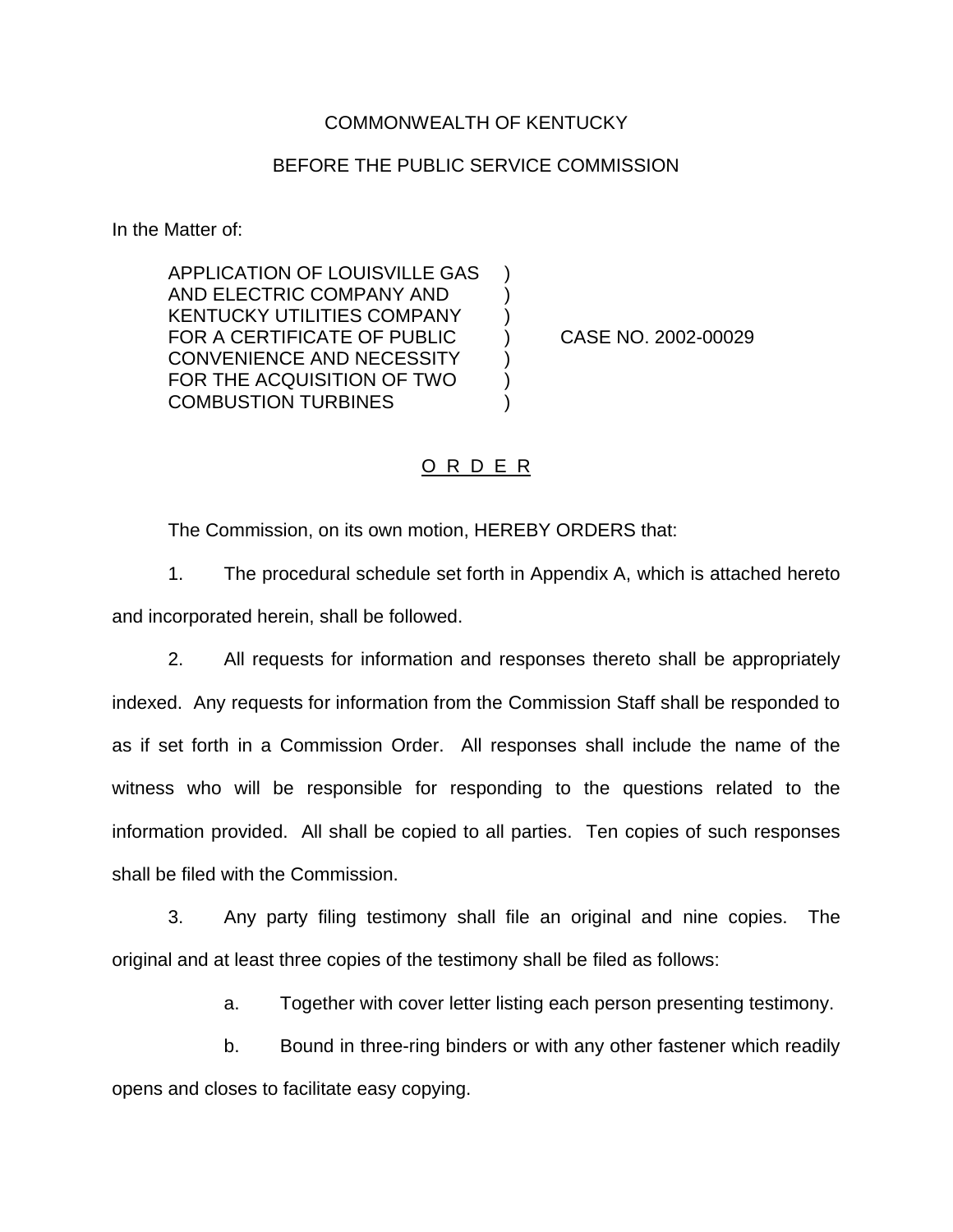c. Each witness s testimony should be tabbed.

d. Every exhibit to each witness s testimony shall be appropriately marked.

4. The applicants shall give notice of the hearing in accordance with the provisions set out in 807 KAR 5:011, Section 8(5). At the time publication is requested, applicants shall forward a duplicate of the notice and request to the Commission.

5. At any public hearing in this matter, neither opening statements nor summarization of direct testimony shall be permitted.

6. Motions for extensions of time with respect to the schedule herein shall be made in writing and will be granted only upon a showing of compelling reasons.

7. Nothing contained herein shall prevent the Commission from entering further Orders in this matter.

Done at Frankfort, Kentucky, this 15<sup>th</sup> day of February, 2002.

By the Commission

ATTEST:

Deputy Executive Director